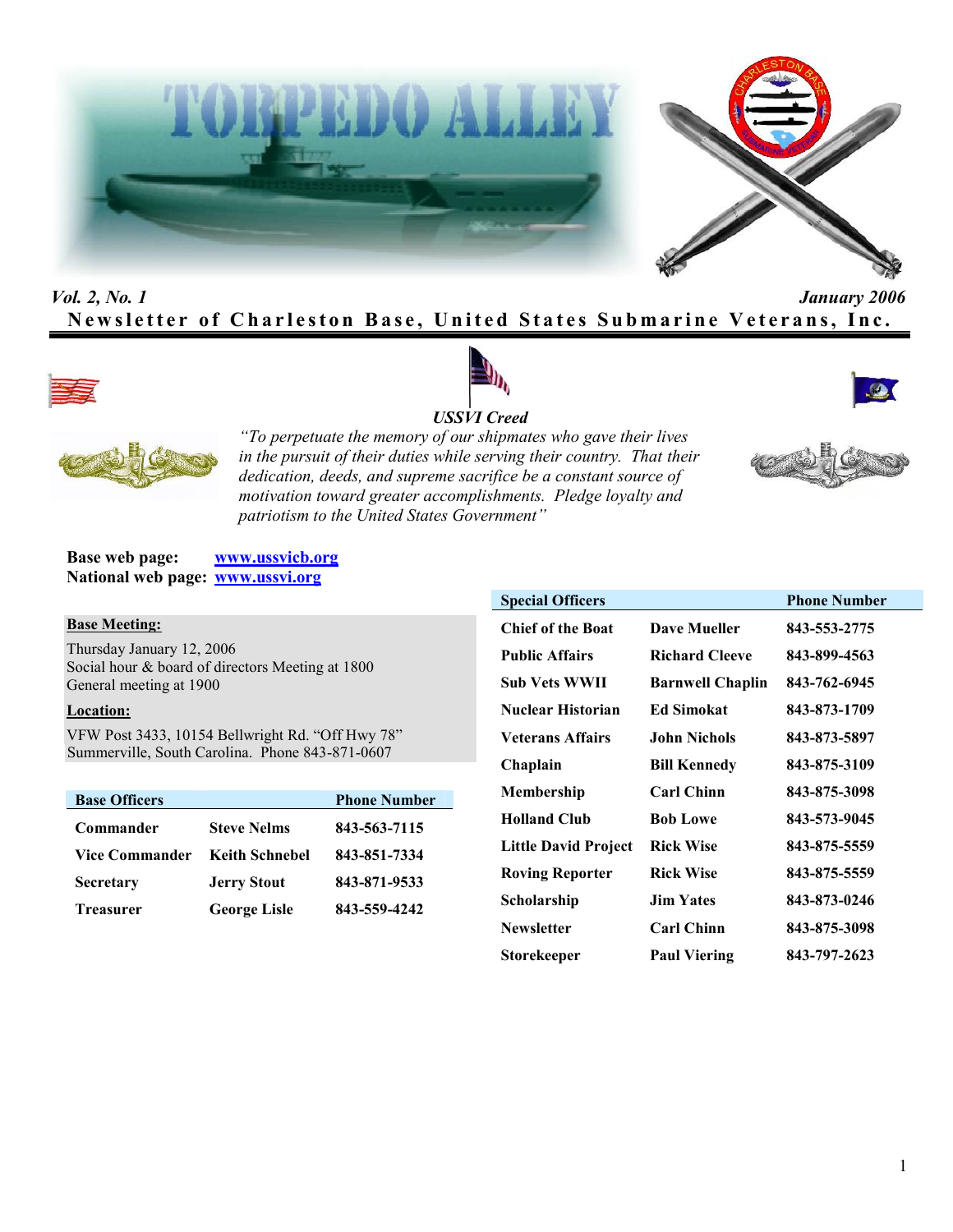# **Minutes of the December 2005 meeting**

Base Commander, Steve Nelms, Master of Ceremonies welcomed all Submarine Veterans, spouses and guests to the annual Sub Vets Christmas Party. He espoused his appreciation and recognition to all those that assisted in the setup, cooking and takedown of the Party. Specific thanks go to Sparger for the coordination, cooking and facilitation of the event at the Elk's Club.

Santa Claus made a surprise appearance and again thanked all that attended. Santa was dressed in extremely Hawaiian festive apparel and looked great! Keeping in the holiday season and keeping everything clean, Santa passed out the door prizes to all the grown-up good girls and boys.

**From the COB**

The ladies' and men's casino afternoon is set for Sunday 1/29/2006 at 1300 (1:00 PM). We will have at present poker, blackjack, Texas holdem, acey deucey, pool and satellite big dish TV. The men's donation is \$5/ head, but the ladies on this day are free. We want to have more games, but so far we haven't heard from people as to what games they would like. We have only heard from 12 ladies as to their preference and all those except one were for poker and blackjack. One person asked about canasta but we haven't had any one else show interest in it. I really expected to have some pinochle and hearts players, but so far have not heard from any. Any card game that anyone wants to play if you will tell us in advance we can have the cards and accessories to play it. The food and snacks are always free and adult beverages are served for a meager donation. We always have some sort of lunch for everyone, but the menu has not been set as of yet. We hope to get some response from you on games and how many will be coming. That will help with the planning. These games are for men and women together and stakes will be set at the table from penny ante to whatever. The men's casino nights have been going well and we have these every other Wednesday and will continue to do so. If we have a good turnout at this combined event we may do it monthly as well. Since most of you have been to the barn we have made a lot of changes. We put down a solid floor, we have a new heater, and A/C is coming soon, a pool table completely restored, the bar is taking shape but

In summary, Gary Semler received the depth charge, Jerry Stout received the Canadian Club whiskey, Roger Gibson received the scotch, Frank Young received the gedunk and Roger Rader received the weeklong stay at Buddha's Condo.

All other formal reports were deferred to the January Meeting, which will be held at January 12, 2006 at 1830. Be there, Aloha!

**\*\* End of the minutes for December, 2005 \*\***



If you are going to get sick please let me know!

#### **Membership and Dues Information:**

If you have not paid your dues, you are now officially on the Dink List! We have over 60 members in that list. Dues are payable by 1 January. If your 2006 dues are not paid by 1 April, National will remove you from their sailing list.

If you miss a meeting and need to pay your dues you can mail them to: Carl Chinn 217 Brailsford Road Summerville, SC 29485

If you have any changes to your membership info (address, phone, e-mail, etc.) please let Carl Chinn know at **chasbasemembernews@sc.rr.com** or **carlc@sc.rr.com** or call 875-3098.



# **From the Base Storekeeper, Paul Viering**

Pick up books (Red Star Rogue) at the January meeting. Check out the new selection of patches in the Ships Store. Those that have ordered vests please check and see if yours is ready.

#### **Public Affairs Announcement from Richard Cleeve**

I would like to know if any of our members download or print any of the photographs from the web site. If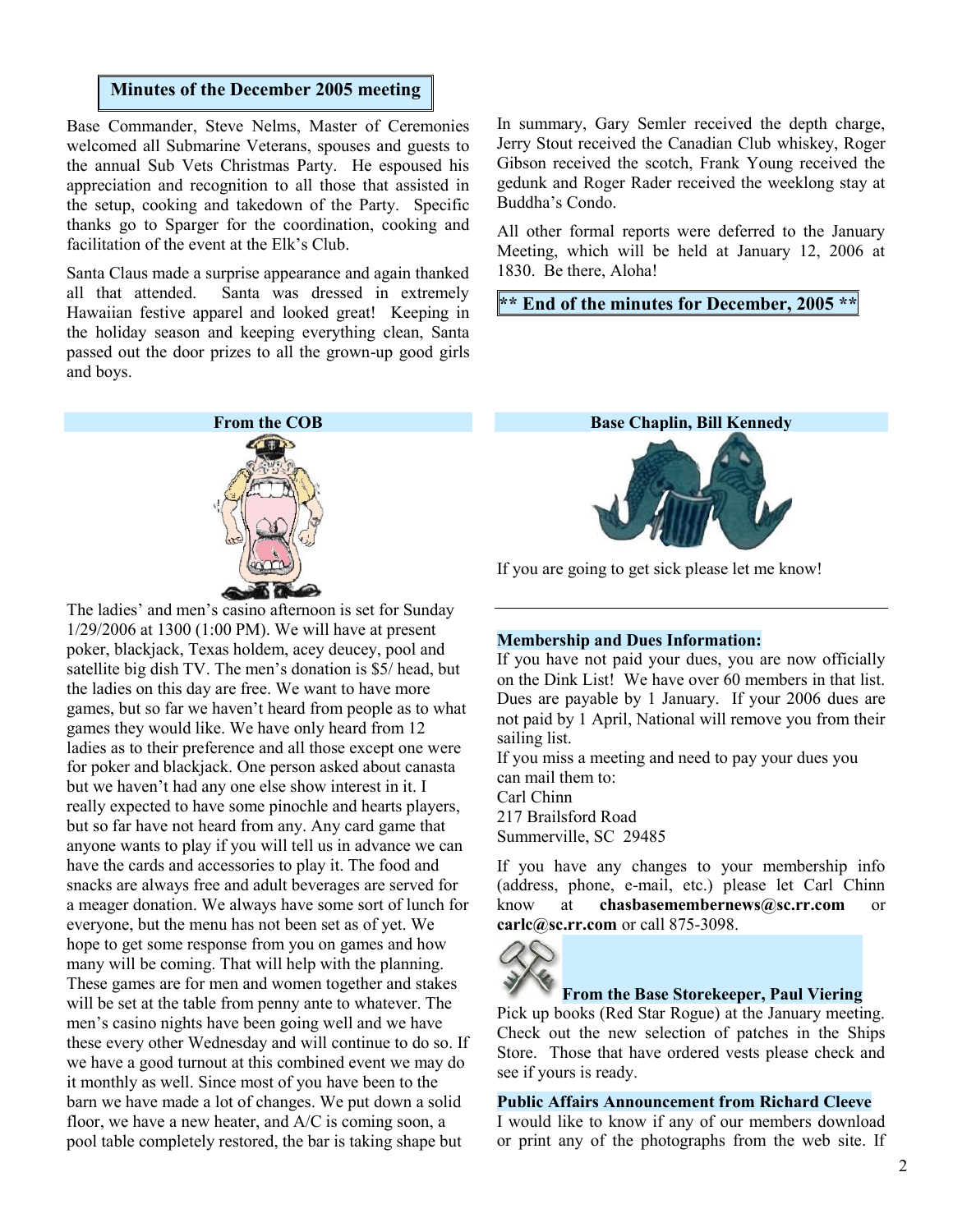not fully completed, a 40 case beer cooler with digital readout, satellite big dish TV, a liquor dispenser, an electric stove, new cabinets, new curtains, more comfortable chairs and many more new things since we had the hog roast. We call the gaming room the "After Battery" and we are giving it all the comforts of home. Any questions or desires to play a certain game, or to tell me that your coming with how many please give me a call or email. You can bring friends or neighbors if you care to. All ladies on this day free except drinks and all men \$5 /head, which includes free chow and a door prize. Everyone will have a chance at the door prize (1 door prize ticket per person). Please come and support us if you can so that our proceeds can provide us another free party just like the Christmas party, the hog roast and the oyster roast. Ladies Appreciation Day in the After Battery 1/29/2006 at 1300 HRS (1:00 PM) Later man,

"Neck"

**\*\*January Happenings!\*\***

January 29, Co-Ed Casino Day.

*"Ladies Appreciation Day"* in the After Battery.



### **Women Welcome On Submarines**

THE HAGUE, November 30, 2005 - The Royal Navy is prepared to open the Submarine Service to women. The navy is thereby breaking with a long tradition. The navy's advice on opening up the service will be presented to Defence State Secretary Kees van der Knaap tomorrow. According to a navy spokesman, he will "undoubtedly approve" the plans. The navy bases its positive attitude on a survey of the situation in submarine services in other countries. In Norway and Germany, it has for some time been customary for women to form part of submarine crews. In Norway there has already been a female submarine commander. Labour (PvdA) woman MP Eijsink spent a week on HMS Dolfijn submarine last year by way of a trial. She concluded that women on submarines was a bad idea. "It will lead to tensions, and that could endanger safety," she said. State secretary Van der Knaap appointed the first female general this year. He

nobody does then I can reduce the size considerably to make the web download much faster. Let me know at the next meeting.

#### **January Submarines Lost:**

USS S 36 (SS 141) January 20, 1942 USS S 26 (SS 131) January 24, 1942 USS Argonaut (SS 166) January 10, 1943 USS Scorpion (SS 278) January 5, 1944 USS Swordfish (SS 193) January 12, 1945

*".............they were young, Straight of limb, true of eye, steady and aglow. They were staunch to the end against odds uncounted. They fell with their faces to the foe. Bravely they died. In proud remembrance we salute them."*

## **SSGNs Take Significant Step towards Rejoining the Fleet**

By Team Submarine Public Affairs, 19 December 2005

Washington, D.C. - USS OHIO (SSGN 726), the Navy's first modern guided missile submarine, took a significant step towards rejoining the Fleet on 19 December 2005, when it arrived at Puget Sound Naval Shipyard in Bremerton, Wash., with a broom atop its sail to signify its clean sweep of the ship's initial sea trials.

The OHIO's Commanding Officer, Commander Michael Cockey, expressed satisfaction with the ship's performance and noted its great potential. "It's great to be completing an arduous overhaul and conversion period and moving on to demonstrating the tremendous capability this ship brings to the Fleet. The OHIO crew will be pioneers in tactics and employment of this amazing class of ships."

"SSGNs will provide us with one of the most capable and versatile strike options in the Navy," said Rear. Adm. William Hilarides, Program Executive Officer for Submarines. "We are eager to have OHIO and her sister ships rejoin the Fleet."

OHIO is the first of four fleet ballistic missile submarines (SSBNs) to be converted into SSGNs. Prior to the conversion process, each boat unloaded its complement of TRIDENT Submarine Launched Ballistic Missiles. Twenty-two of the twenty-four missile tubes on each boat are being retrofitted to carry up to seven TOMAHAWK cruise missiles, for a maximum load out of 154 missiles per boat. The remaining two tubes are being converted into Lock-in / Lock-out chambers for use by Special Operations Forces (SOF). Each SSGN will be able to carry and support up to 66 Special Operation Forces for an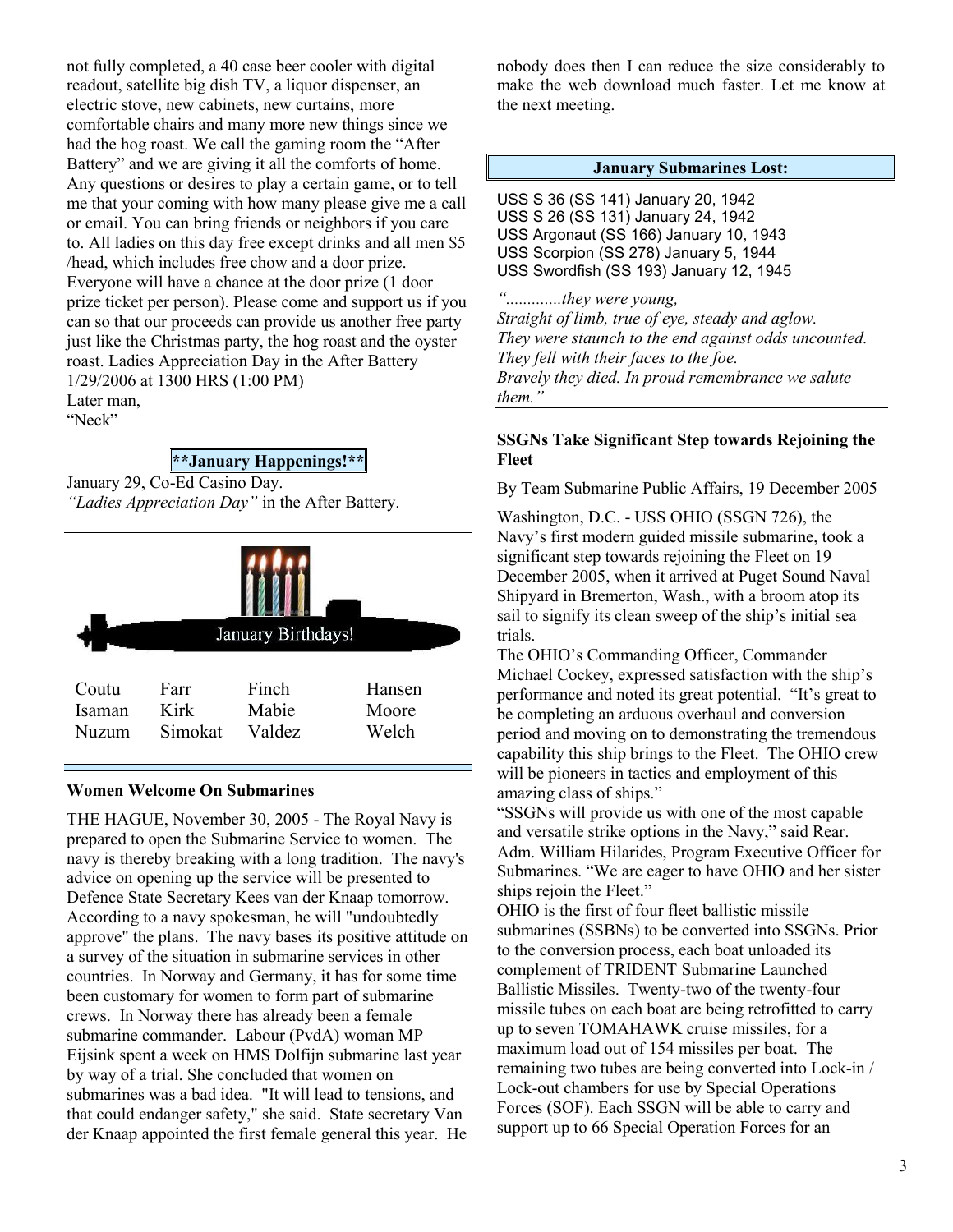also wanted to include women in the Commando Troops Corps (KTC), but withdrew this plan following protests from these special forces.

#### **Combined Conference reminder!**

USSVI Charleston Base, Denizens of the Deep Base (Aiken) and the Southern Region WWII Submarine Veterans will be hosting the *Combined Conference of USSVI Eastern Region Districts Four & Six and Southern Region Sub Vets WWII* in Charleston, May 3-7, 2006. See registration form in this issue. You can book rooms at the hotel any time. The conference will be held at the Radisson Hotel Charleston Airport, on Rivers Ave. at Aviation. All base members are reminded that we will need many volunteers to make this conference a success. More information to follow.

See the attached registration form.

### **Combined Conference Book**

Our conference book is planned and ready to sell advertisements to various businesses, submarine veterans organizations, private and whomever wishes to be a part of our conference. This will help us cover the cost of the various activities for the conference. All hands need to help in selling advertisements. Ads can be sold to help in selling advertisements. individuals as boosters or to any business or organization that wants to get their name out there. If you need sample materials to show to potential advertisers, see Lee Allison. He has full size samples of the book and ad sizes/prices. When you get ads AND payment, send/deliver it to Carl Chinn. He can be reached at 875-3098 or carlc@sc.rr.com. Be sure to get payment for the ads! No tickee, no washee!

The holidays are over and it is now time to "get out and sell those ads"!

## **First Admiral Osborne Scholarship News**

The following message was recently received from<br>Meredith Reock's mother. Meredith was the first Meredith Reock's mother. recipient of our scholarship.

"I have so wanted to tell everyone how much we appreciated the scholarship money. Meredith has just completed her first semester at Clemson. I am pleased to pass on our good news. She received an A for biology, chemistry, calculus, CU101, and psychology with a total GPA of 4.0. I hope you all are as proud of her as we are. Her brother, Jeff Reock, currently serving on the Augusta, has challenged her to a repeat performance next semester! We shall see. Again thank you. Please pass this on to all who helped make this possible. May your New Year be blessed.

Sincerely, Cheryl S. Pyatt" extended period of time. These ships will have a specialized planning area, physical fitness equipment, and laser shooting ranges for use by the Operators. Further, SSGNs will be able to carry two Advanced SEAL Delivery Systems, two Dry deck Shelters, or one of each using the lock-in / lock-out chambers as their docking sites.

"The ability to carry a large Special Operations Force, coupled with its TOMAHAWK strike capability and inherent stealth characteristics make SSGN a unique and powerful platform for combatant commanders to carry out a variety of missions," said Capt. David Norris, SSGN Program Manager (PMS 398). In addition to the strike capabilities of SSGNs, the submarines will also have improved Intelligence, Surveillance, and Reconnaissance equipment, enhancing their ability to carry out clandestine operations. Due to its size and layout, SSGNs offer expanded living and training space for embarked SOF. This space includes increased bunk capacity as well as improved training and physical conditioning areas that allow the SOF operators to maintain their high operating capacity. Another advantage of SSGNs' size will be its ability to carry an increased payload. In the future, this capacity will allow for the launch and recovery of unmanned undersea vehicles (UUVs). As new capabilities and equipment are developed, they can be inserted relatively easily into SSGNs thanks to its Open Architecture computing systems and the related ability to rapidly integrate new technologies and payloads. SSGN can also offer significant opportunities to serve as a test platform to develop future weapons, sensors, and operational concepts. "The added payload capacity of the SSGNs gives us mission flexibility and future capability options unlike anything we have ever had," added Capt. Norris.

The SSGN conversion program is the first truly transformational program in the Navy. President George W. Bush made reference to it in his May 2001 commencement address to the U.S. Naval Academy, and since then the program will go from the first boat entering the shipyard to the last boat being delivered back to the Fleet in less than five years. SSGN embodies a new level of adaptable warfare that is suited for today's security environment. The three other submarines undergoing the SSGN

conversion process - USS MICHIGAN (SSGN 727), FLORIDA (SSGN 728), and GEORGIA (SSGN 729) are all slated to rejoin the Fleet by 2007.

### **Oyster Roast**

Saturday, 17 January, at Elks Lodge 6 to 8 PM. All the oysters, beer, hot dogs, chili, soft drinks and Karaoke you want, all for \$17.00. Contact Bill Roberts 875-0191 NLT 10 January